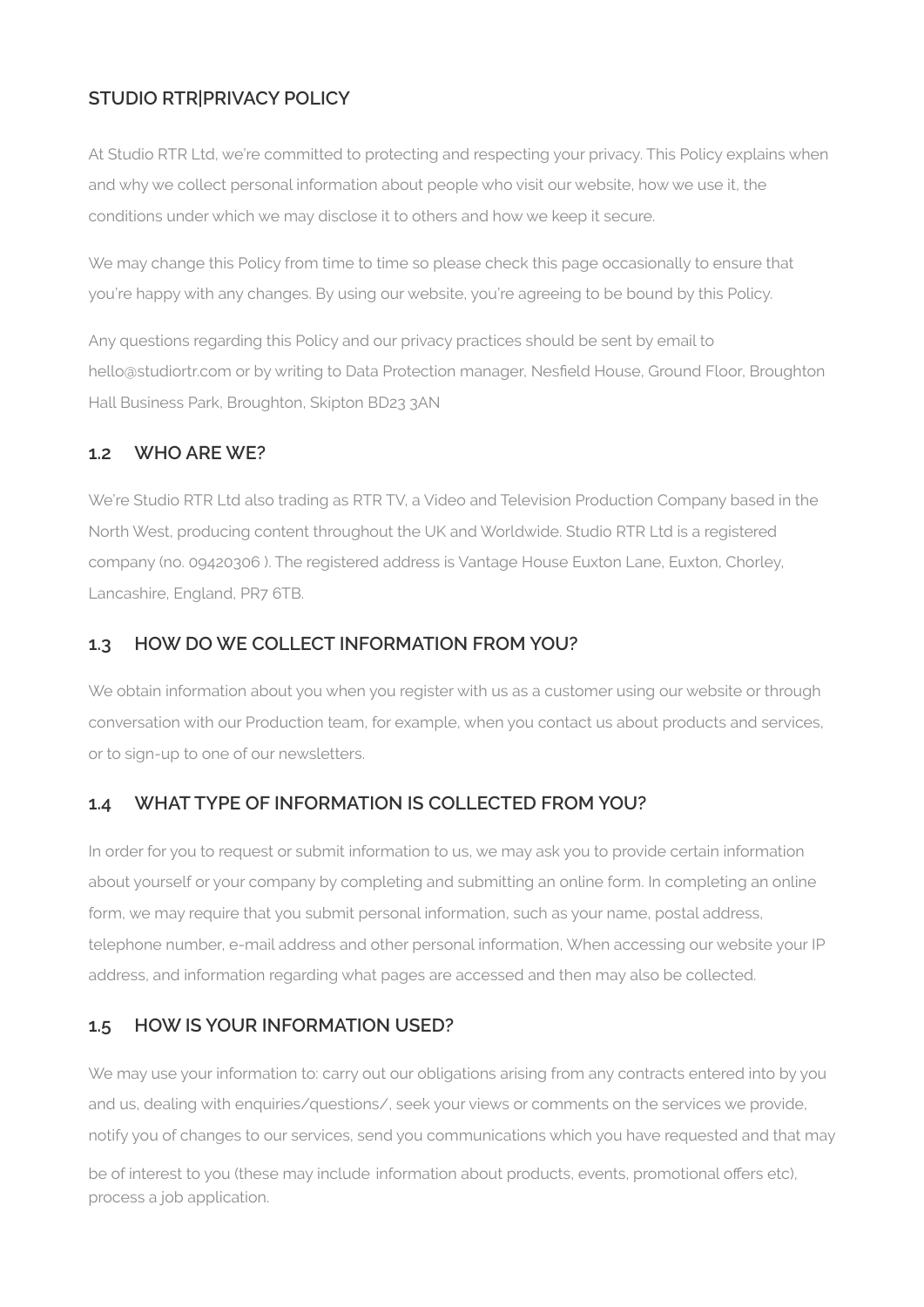We review our retention periods for personal information on a regular basis. We are legally required to hold some types of information to fulfil our statutory obligations (for duty for HMRC etc). We will hold your personal information on our systems for as long as is necessary for the relevant activity, or as long as is set out in any relevant contract you hold with us.

## **1.6 WHO HAS ACCESS TO YOUR INFORMATION?**

We will not sell or rent your information to third parties.

We will not share your personal information with third parties for marketing purposes.

Third Party Service Providers working on our behalf: We may pass your information to our third party service providers, agents subcontractors and other associated organisations for the purposes of completing tasks and providing services to you on our behalf. When we use third party service providers, we disclose only the personal information that is necessary to deliver the service and we have a contract in place that requires them to keep your information secure and not to use it for their own direct marketing purposes. Please be reassured that we will not release your information to third parties beyond the RTR Network for them to use for their own direct marketing purposes, unless you have requested us to do so, or we are required to do so by law, for example, by a court order or for the purposes of prevention of fraud or other crime.

We may transfer your personal information to a third party as part of a sale of some or all of our business and assets to any third party or as part of any business restructuring or reorganisation, or if we're under a duty to disclose or share your personal data in order to comply with any legal obligation or to enforce or apply our terms of use or to protect the rights, property or safety of our customers. However, we will take steps with the aim of ensuring that your privacy rights continue to be protected.

## **1.7 YOUR CHOICES**

You have a choice about whether or not you wish to receive information from us. If you do not want to receive direct marketing communications from us about our products, services, events, promotions and news then you can select your choices by ticking the relevant boxes situated on the form on which we collect your information.

We will not contact you for marketing purposes by email, phone or text message unless you have given your prior consent. We will not contact you for marketing purposes by post if you have indicated that you do not wish to be contacted. You can change your marketing preferences at any time by contacting us by email: hello@studiortr.com or telephone on 01756 793721.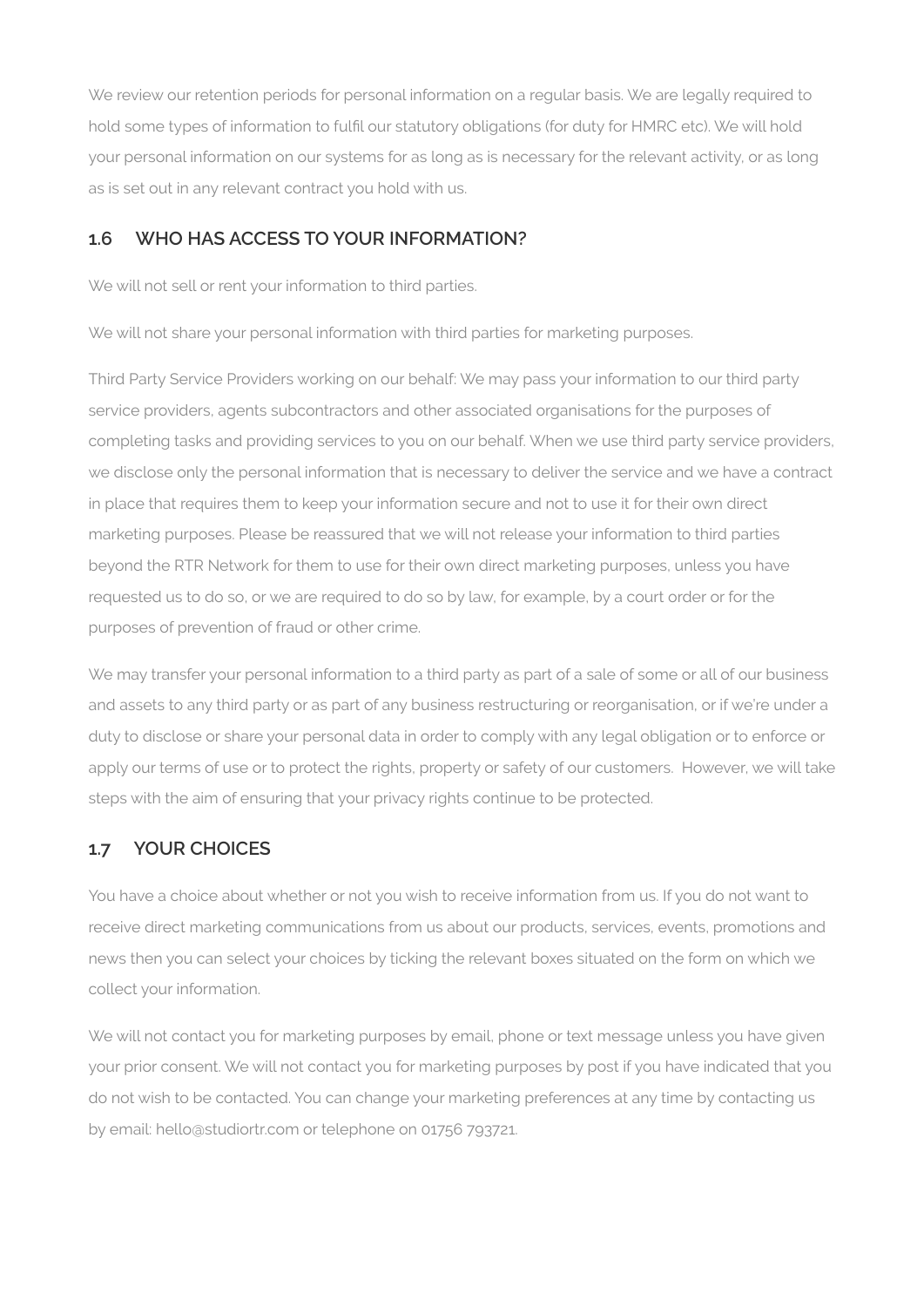## **1.8 HOW YOU CAN ACCESS AND UPDATE YOUR INFORMATION**

The accuracy of your information is important to us. We're working on ways to make it easier for you to review and correct the information that we hold about you. In the meantime, if you change email address, or any of the other information we hold is inaccurate or out of date, please email us at: studiortr.com

You have the right to ask for a copy of the information Studio RTR hold about you and we will provide this information free of charge provided that your request is fair and reasonable (we may charge £10 for information requests that are deemed to be repetitive, unreasonable or onerous).

# **1.9 HOW WE PROTECT AGAINST THE LOSS, MISUSE OR UNAUTHORISED ALTERATION OF YOUR INFORMATION**

When you give us personal information, we take steps to ensure that it's treated securely. We don't store any credit or debit card details and we do our utmost to protect all other details.

Non-sensitive details (your email address etc.) are transmitted normally over the Internet, and this can never be guaranteed to be 100% secure. As a result, while we strive to protect your personal information, we cannot guarantee the security of any information you transmit to us, and you do so at your own risk. Once we receive your information, we make our best effort to ensure its security on our systems.

### **1.10 PROFILING**

We may analyse your personal information to create a profile of your interests and preferences so that we can contact you with information relevant to you. We may make use of additional information about you when it is available from external sources to help us do this effectively. We may also use your personal information to detect and reduce fraud and credit risk.

We will not contact you for marketing purposes by email, phone or text message unless you have given your prior consent. We will not contact you for marketing purposes by post if you have indicated that you do not wish to be contacted. You can change your marketing preferences at any time by contacting us by email: hello@studiortr.com or telephone on 01756 793 721.

## **1.11 USE OF 'COOKIES'**

Like many other websites, the Studio RTR website uses cookies. 'Cookies' are small pieces of information sent by an organisation to your computer and stored on your hard drive to allow that website to recognise you when you visit. They collect statistical data about your browsing actions and patterns and